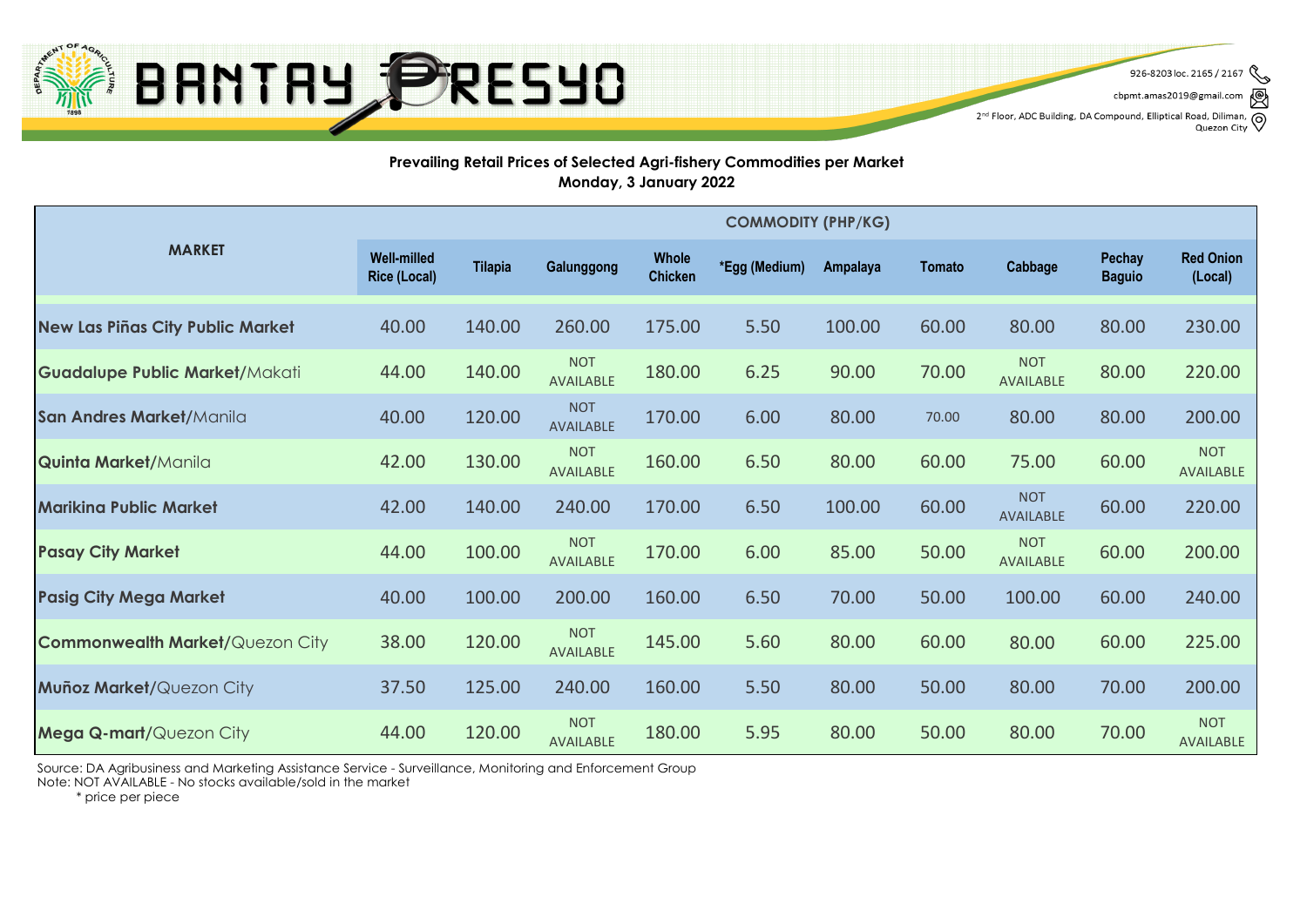### **BANTAY PRESYO**

**Prevailing Retail Prices of Fresh and Frozen Pork Products in NCR Markets January 03, 2022**

926-8203 loc. 2165 / 2167 cbpmt.amas2019@gmail.com

ල

2<sup>nd</sup> Floor, ADC Building, DA Compound, Elliptical Road, Dili

## *FRESH & FROZEN PORK KASIM/PIGUE*

|               |                                            | <b>PRICE PER KILOGRAM (P/kg)</b> |                    |                 |                    |  |  |
|---------------|--------------------------------------------|----------------------------------|--------------------|-----------------|--------------------|--|--|
| <b>MARKET</b> |                                            | <b>Fresh</b>                     |                    | <b>Frozen</b>   |                    |  |  |
|               |                                            | <b>Today</b>                     | <b>Last Friday</b> | <b>Today</b>    | <b>Last Friday</b> |  |  |
|               |                                            | (Jan. 03, 2022)                  | (Dec. 31, 2021)    | (Jan. 03, 2022) | (Dec. 31, 2021)    |  |  |
| 1             | <b>New Las Piñas City Public Market</b>    | 335.00                           | 335.00             | N/A             | N/A                |  |  |
| $\mathbf{2}$  | <b>Guadalupe Public Market</b>             | 340.00                           | 340.00             | 230.00          | 230.00             |  |  |
| 3             | <b>Mandaluyong Public Market</b>           | 370.00                           | 350.00             | N/A             | N/A                |  |  |
| 4             | <b>San Andres Market</b>                   | 350.00                           | 340.00             | N/A             | N/A                |  |  |
| 5             | <b>Dagonoy Market</b>                      | 360.00                           | 360.00             | 240.00          | 250.00             |  |  |
| 6             | <b>Paco Market</b>                         | 320.00                           | 320.00             | 220.00          | 220.00             |  |  |
| 7             | <b>Sta. Ana Market</b>                     | 375.00                           | 380.00             | N/A             | N/A                |  |  |
| 8             | <b>Quinta Market</b>                       | 340.00                           | 340.00             | N/A             | N/A                |  |  |
| 9             | <b>Blumentritt Market</b>                  | 280.00                           | 280.00             | 240.00          | 240.00             |  |  |
| 10            | <b>Trabajo Market</b>                      | 370.00                           | 370.00             | N/A             | N/A                |  |  |
| 11            | <b>Pritil Market</b>                       |                                  | 350.00             | N/A             | N/A                |  |  |
| 12            | <b>Marikina Public Market</b>              | 340.00                           | 340.00             | 220.00          | 220.00             |  |  |
| 13            | <b>Concepcion Dos Wet and Dry Market</b>   | 350.00                           | 350.00             | N/A             | N/A                |  |  |
| 14            | <b>Marikina Zone Market</b>                | 290.00                           | 290.00             | 220.00          | 220.00             |  |  |
| 15            | <b>New Parang Market</b>                   | 350.00                           | 350.00             | N/A             | N/A                |  |  |
| 16            | Pamilihang Lungsod ng Muntinlupa           | $(-)$                            | $(-)$              | $(-)$           | $(\cdot)$          |  |  |
| 17            | <b>Taguig People's Market</b>              | 320.00                           | 330.00             | 220.00          | 220.00             |  |  |
| 18            | <b>Aling Clara's Wet &amp; Dry Market</b>  | 342.50                           | 342.50             | N/A             | N/A                |  |  |
| 19            | <b>Bicutan Market</b>                      | 320.00                           | 330.00             | 200.00          | 200.00             |  |  |
| 20            | La Huerta New Parañaque Market             | 340.00                           | 340.00             | N/A             | N/A                |  |  |
| 21            | <b>Pasay City Market</b>                   | 320.00                           | 330.00             | 240.00          | 240.00             |  |  |
| 22            | <b>Cartimar Market</b>                     | 320.00                           | 330.00             | N/A             | N/A                |  |  |
| 23            | <b>Wowee Market</b>                        | 300.00                           | 300.00             | N/A             | N/A                |  |  |
| 24            | <b>Pasig City Mega Market</b>              | 330.00                           | 325.00             | 210.00          | 200.00             |  |  |
| 25            | <b>New Arayat Market</b>                   | 340.00                           | 350.00             | 220.00          | 220.00             |  |  |
| 26            | <b>Commonwealth Market</b>                 | 320.00                           | 330.00             | 220.00          | 220.00             |  |  |
| 27            | <b>Litex Wet and Dry Market</b>            | 330.00                           | 340.00             | N/A             | N/A                |  |  |
| 28            | <b>Muñoz Market</b>                        | 330.00                           | 330.00             | N/A             | N/A                |  |  |
| 29            | <b>Tandang Sora Market</b>                 | 350.00                           | 340.00             | N/A             | N/A                |  |  |
| 30            | <b>Visayas Avenue Wet &amp; Dry Market</b> | 350.00                           | 350.00             | N/A             | N/A                |  |  |
| 31            | Mega Q-mart                                | 340.00                           | 330.00             | 230.00          | 230.00             |  |  |
| 32            | <b>Farmer's Market</b>                     | 355.00                           | 360.00             | N/A             | N/A                |  |  |
| 33            | <b>Murphy Public Market</b>                | 350.00                           | 340.00             | 220.00          | 220.00             |  |  |
| 34            | <b>Agora Public Market</b>                 | 340.00                           | 340.00             | 245.00          | 250.00             |  |  |
| 35            | <b>Malabon Central Market</b>              |                                  | 345.00             |                 | 220.00             |  |  |
| 36            | Da Best Sangandaan Market                  |                                  | 360.00             |                 |                    |  |  |

**Source: DA Agribusiness and Marketing Assistance Service - Surveillance, Monitoring and Enforcement Group**

*N/A - Not available in the market Note(s): Total number of markets monitored: January 03, 2022 (Today) - 32 markets | December 31, 2021 (Last Friday) - 36 markets*

*(-) Closed due to disinfection*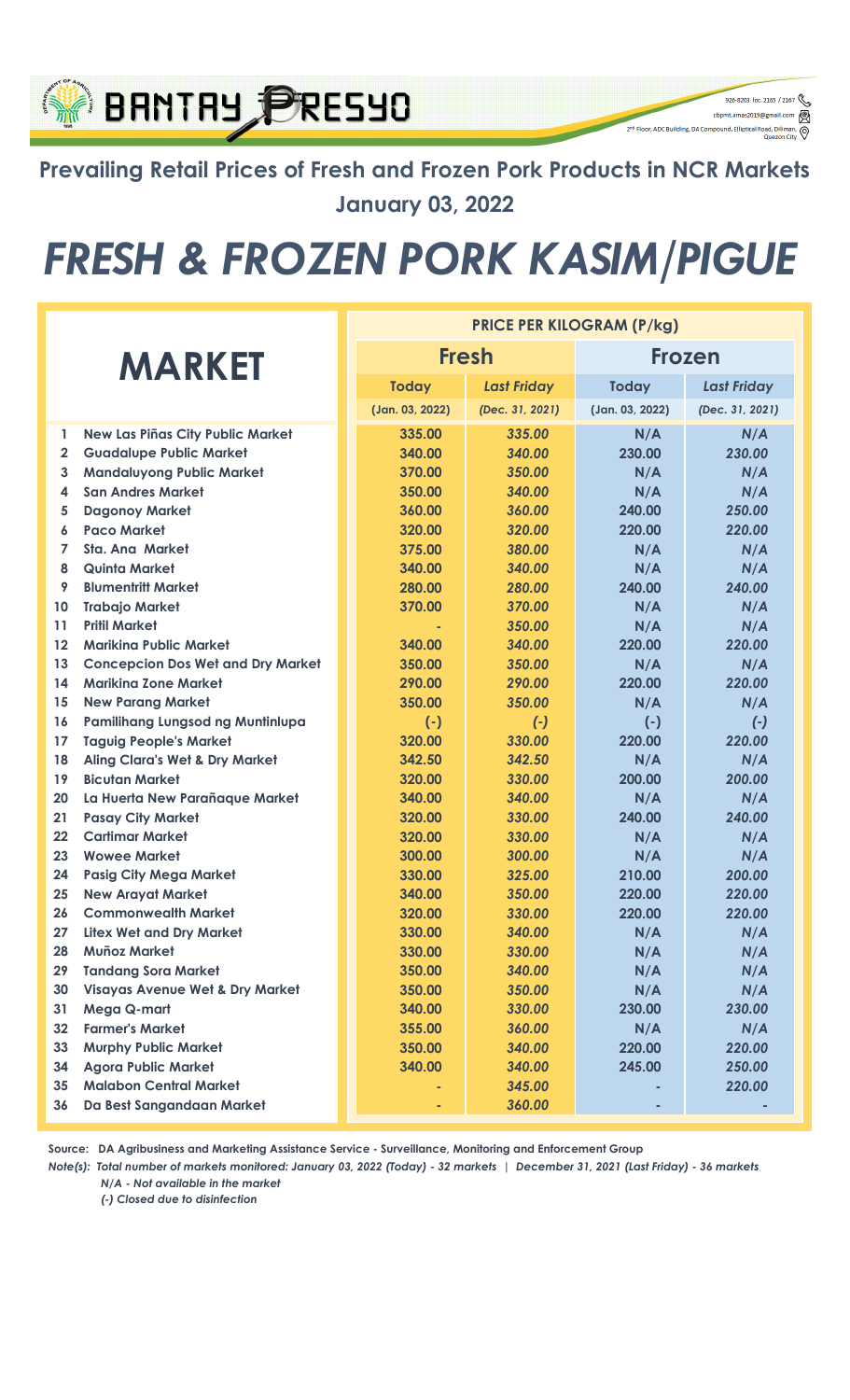### **BANTAY PRESYO** 2<sup>nd</sup> Floor, ADC Building, DA Compound, Elliptical Roa

**Prevailing Retail Prices of Fresh and Frozen Pork Products in NCR Markets January 03, 2022**

926-8203 loc. 2165 / 2167  $\begin{picture}(160,10) \put(0,0){\line(1,0){100}} \put(15,0){\line(1,0){100}} \put(15,0){\line(1,0){100}} \put(15,0){\line(1,0){100}} \put(15,0){\line(1,0){100}} \put(15,0){\line(1,0){100}} \put(15,0){\line(1,0){100}} \put(15,0){\line(1,0){100}} \put(15,0){\line(1,0){100}} \put(15,0){\line(1,0){100}} \put(15,0){\line(1,0){100}}$ 

 $\circledcirc$ 

# *FRESH & FROZEN LIEMPO*

|               |                                            | <b>PRICE PER KILOGRAM (P/kg)</b> |                 |                    |                 |                    |  |
|---------------|--------------------------------------------|----------------------------------|-----------------|--------------------|-----------------|--------------------|--|
| <b>MARKET</b> |                                            |                                  | <b>Fresh</b>    |                    | Frozen          |                    |  |
|               |                                            |                                  | <b>Today</b>    | <b>Last Friday</b> | <b>Today</b>    | <b>Last Friday</b> |  |
|               |                                            |                                  | (Jan. 03, 2022) | (Dec. 31, 2021)    | (Jan. 03, 2022) | (Dec. 31, 2021)    |  |
| 1             | New Las Piñas City Public Market           |                                  | 365.00          | 365.00             | N/A             | N/A                |  |
| $\mathbf{2}$  | <b>Guadalupe Public Market</b>             |                                  | 380.00          | 370.00             | N/A             | N/A                |  |
| 3             | <b>Mandaluyong Public Market</b>           |                                  | 380.00          | 380.00             | N/A             | N/A                |  |
| 4             | <b>San Andres Market</b>                   |                                  | 380.00          | 370.00             | N/A             | N/A                |  |
| 5             | <b>Dagonoy Market</b>                      |                                  | 400.00          | 400.00             | 280.00          | 300.00             |  |
| 6             | <b>Paco Market</b>                         |                                  | 360.00          | 350.00             | 265.00          | 260.00             |  |
| 7             | Sta. Ana Market                            |                                  | 400.00          | 400.00             | N/A             | N/A                |  |
| 8             | <b>Quinta Market</b>                       |                                  | 360.00          | 360.00             | N/A             | N/A                |  |
| 9             | <b>Blumentritt Market</b>                  |                                  | 335.00          | 335.00             | 250.00          | 250.00             |  |
| 10            | <b>Trabajo Market</b>                      |                                  | 395.00          | 395.00             | N/A             | N/A                |  |
| 11            | <b>Pritil Market</b>                       |                                  |                 | 390.00             | N/A             | N/A                |  |
| 12            | <b>Marikina Public Market</b>              |                                  | 370.00          | 370.00             | N/A             | N/A                |  |
| 13            | <b>Concepcion Dos Wet and Dry Market</b>   |                                  | 390.00          | 390.00             | N/A             | N/A                |  |
| 14            | <b>Marikina Zone Market</b>                |                                  | 322.50          | 322.50             | 270.00          | 270.00             |  |
| 15            | <b>New Parang Market</b>                   |                                  | 370.00          | 370.00             | N/A             | N/A                |  |
| 16            | Pamilihang Lungsod ng Muntinlupa           |                                  | $(-)$           | $(-)$              | $(-)$           | $(\cdot)$          |  |
| 17            | <b>Taguig People's Market</b>              |                                  | 330.00          | 340.00             | 250.00          | 250.00             |  |
| 18            | <b>Aling Clara's Wet &amp; Dry Market</b>  |                                  | 377.50          | 380.00             | N/A             | N/A                |  |
| 19            | <b>Bicutan Market</b>                      |                                  | 340.00          | 360.00             | 240.00          | 240.00             |  |
| 20            | La Huerta New Parañaque Market             |                                  | 375.00          | 375.00             | N/A             | N/A                |  |
| 21            | <b>Pasay City Market</b>                   |                                  | 380.00          | 380.00             | 280.00          | 280.00             |  |
| 22            | <b>Cartimar Market</b>                     |                                  | 380.00          | 380.00             | N/A             | N/A                |  |
| 23            | <b>Wowee Market</b>                        |                                  | 360.00          | 360.00             | N/A             | N/A                |  |
| 24            | <b>Pasig City Mega Market</b>              |                                  | 380.00          | 380.00             | 255.00          | 255.00             |  |
| 25            | <b>New Arayat Market</b>                   |                                  | 380.00          | 400.00             | 300.00          | 300.00             |  |
| 26            | <b>Commonwealth Market</b>                 |                                  | 340.00          | 380.00             | 280.00          | 280.00             |  |
| 27            | <b>Litex Wet and Dry Market</b>            |                                  | 365.00          | 370.00             | N/A             | N/A                |  |
| 28            | <b>Muñoz Market</b>                        |                                  | 370.00          | 370.00             | N/A             | N/A                |  |
| 29            | <b>Tandang Sora Market</b>                 |                                  | 380.00          | 390.00             | N/A             | N/A                |  |
| 30            | <b>Visayas Avenue Wet &amp; Dry Market</b> |                                  | 390.00          | 390.00             | N/A             | N/A                |  |
| 31            | Mega Q-mart                                |                                  | 400.00          | 385.00             | 280.00          | 280.00             |  |
| 32            | <b>Farmer's Market</b>                     |                                  | 380.00          | 380.00             | N/A             | N/A                |  |
| 33            | <b>Murphy Public Market</b>                |                                  | 380.00          | 370.00             | N/A             | N/A                |  |
| 34            | <b>Agora Public Market</b>                 |                                  | 380.00          | 380.00             | 280.00          | 280.00             |  |
| 35            | <b>Malabon Central Market</b>              |                                  |                 | 410.00             |                 | 270.00             |  |
| 36            | Da Best Sangandaan Market                  |                                  |                 | 380.00             |                 | N/A                |  |

**Source: DA Agribusiness and Marketing Assistance Service - Surveillance, Monitoring and Enforcement Group**

*Note(s): Total number of markets monitored: January 03, 2022 (Today) - 32 markets | December 31, 2021 (Last Friday) - 36 markets N/A - Not available in the market*

*(-) Closed due to disinfection*